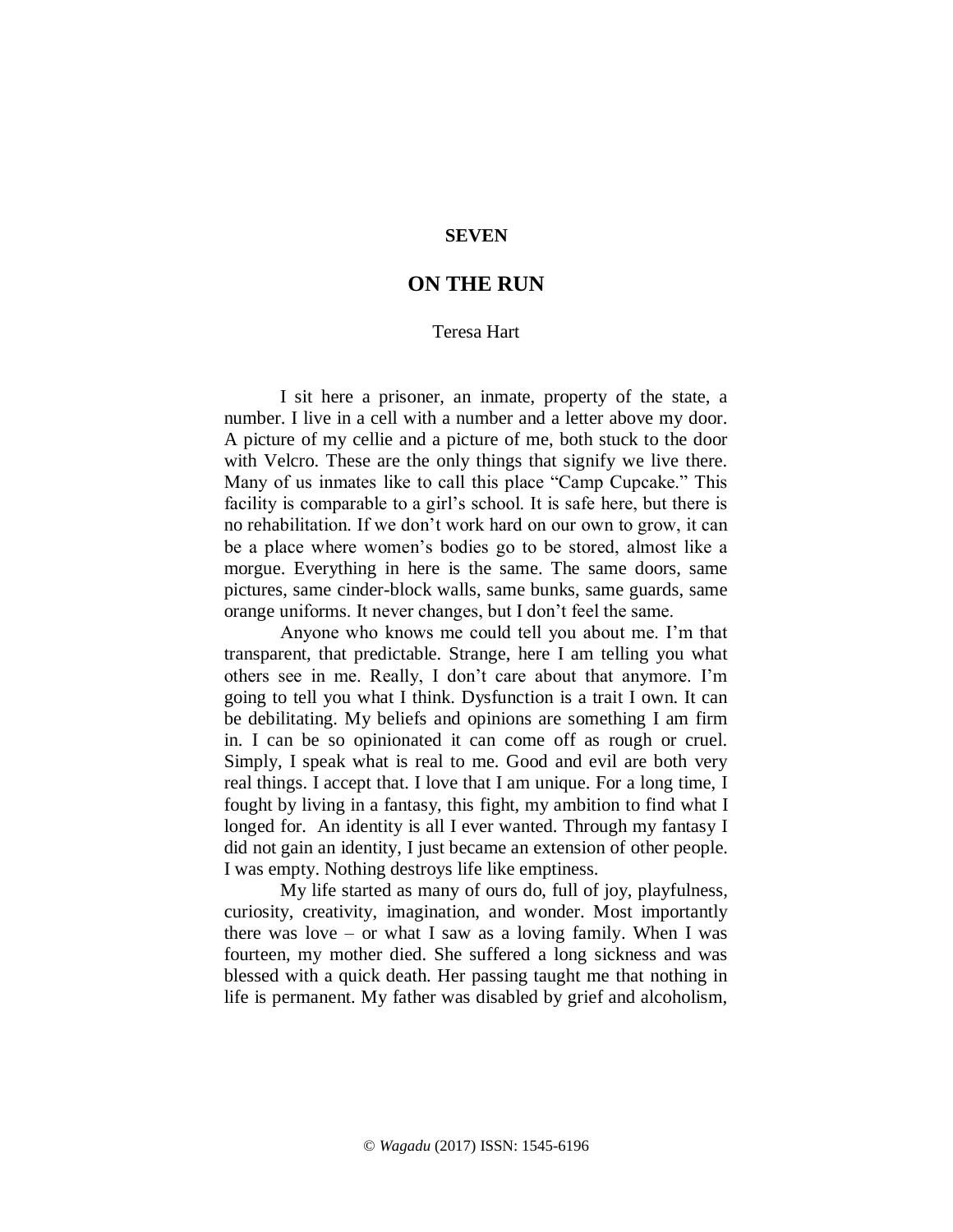just as he had been for as long I'd known him. The rest of the family was grief-stricken and unwilling to be burdened with an unruly teenager; they left me to my own devices. Her death should have been a time of grief, but my teenage self avoided any and all pain. I transformed my grief into a delusion of freedom and an ability to live life any way I decided. I spent the remainder of my adolescence avoiding responsibility and getting intoxicated. This was the birth of my reign of chaos.

This blur of drunkenness, this constant high, was a way of life for me these four years. My father was completely absent. He was there physically but gone mentally and emotionally. My drinking was a cure for the pain: a hangover or maybe the memory of my mother. Time not spent drinking was spent entangled in the arms of muscular "statues." These "mannequins," usually much older men, were used as playthings, and they gave me a feeling of belonging. No one who cared was there to help me embrace my pain. My family had left me alone.

My rescue came in the form of My Hero, a businessman who was eight years older than I was. My Hero's financial stability sparked my sense of intrigue. I knew I would stop at nothing to have him. I made sure to chase other girls away, girls that may have been better for him. My more desperate side just wanted to belong to someone or something. We moved in together within a week. Three months later, I was pregnant. I was sure at that point we would live happily ever after. Within five years, we had three children, two boys and a girl, all blue-eyed and blonde. The third person in our relationship, his business, was a rival to us and over time our arguments about the business dominated our relationship. We worked constantly. Selling tobacco, pipes, fireworks, gems, coins, rolling papers, cars, sex toys – you name it, we sold it, and we managed three websites on top of that. It was too much. I loved him in the only way I knew how. But our relationship and our family was not enough. Each day was the same old thing: accusations of cheating fueled by jealousy, never ending commercial activity, screaming children and the demands that came with parenthood. We pondered marital counseling, a change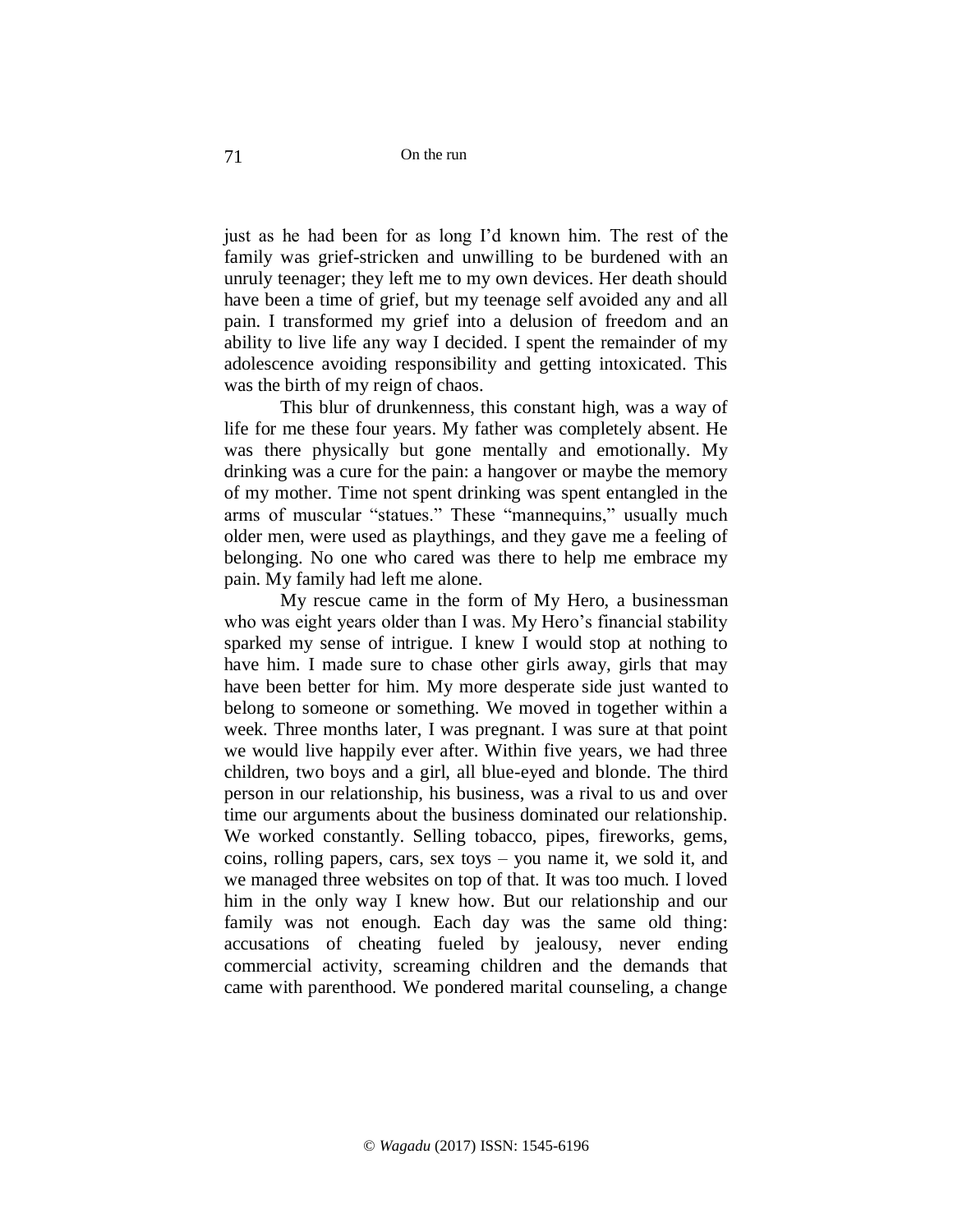of career paths, or exercising new religious avenues, but we never followed through. After many debates we decided to bring another entity into our marriage – a woman, our version of a mail-order bride, someone to fill our need for satisfaction.

My Hero travelled to the Philippines to pick out the specimen, one of many he had met while social networking. I remained dedicated to him, to our family, and to his business. While he was overseas, my dedication to him transformed from a sense of belonging into the weight of enslavement. When my socalled Hero returned with the woman of his choosing, a woman dubbed "the Asian Princess," I loathed her. In truth, I was jealous. Her exotic skin far outshone my much paler tone. She was so petite, I could compare her to a schoolboy. I felt I couldn't compete and I refused to be second string. That was the end of us. That was the end of my rescue.

With nothing to belong to, I entitled myself to nothing. To escape the nothingness, I drowned myself in alcohol and any drugs that I could acquire. I returned to my sexual escapades, but this time I had much lower standards. I had no sexual preferences: men, women, short, tall, fat, skinny, blonde, brunette, gentle, rough. Most of them quick and sloppy. Anything to feel needed.

Through all this, I attempted to act like a mother. I made an unsuccessful effort to live a double life. I wanted to be both a party girl and mother of the year. This was impossible. I loved my children, but each time I looked at them, I was reminded of everything I was not anymore. I remembered everything I had lost. I learned that not all my losses would be because of fate. Some of the most detrimental losses would be caused by my own choices.

My decisions got worse by the day. I met my Kryptonite. He was tall, dark, rugged, and five years younger than me. I got pregnant right away. Unlike My Hero, he had no ambition and worked as little as possible, as I tried to balance my life with him and my life with my other children. We scraped to get by. The birth of our first daughter was a beautiful thing, and I got pregnant again right away. I loved him but I distanced myself from him. I treated him as if he were nothing. I thought that if I treated him as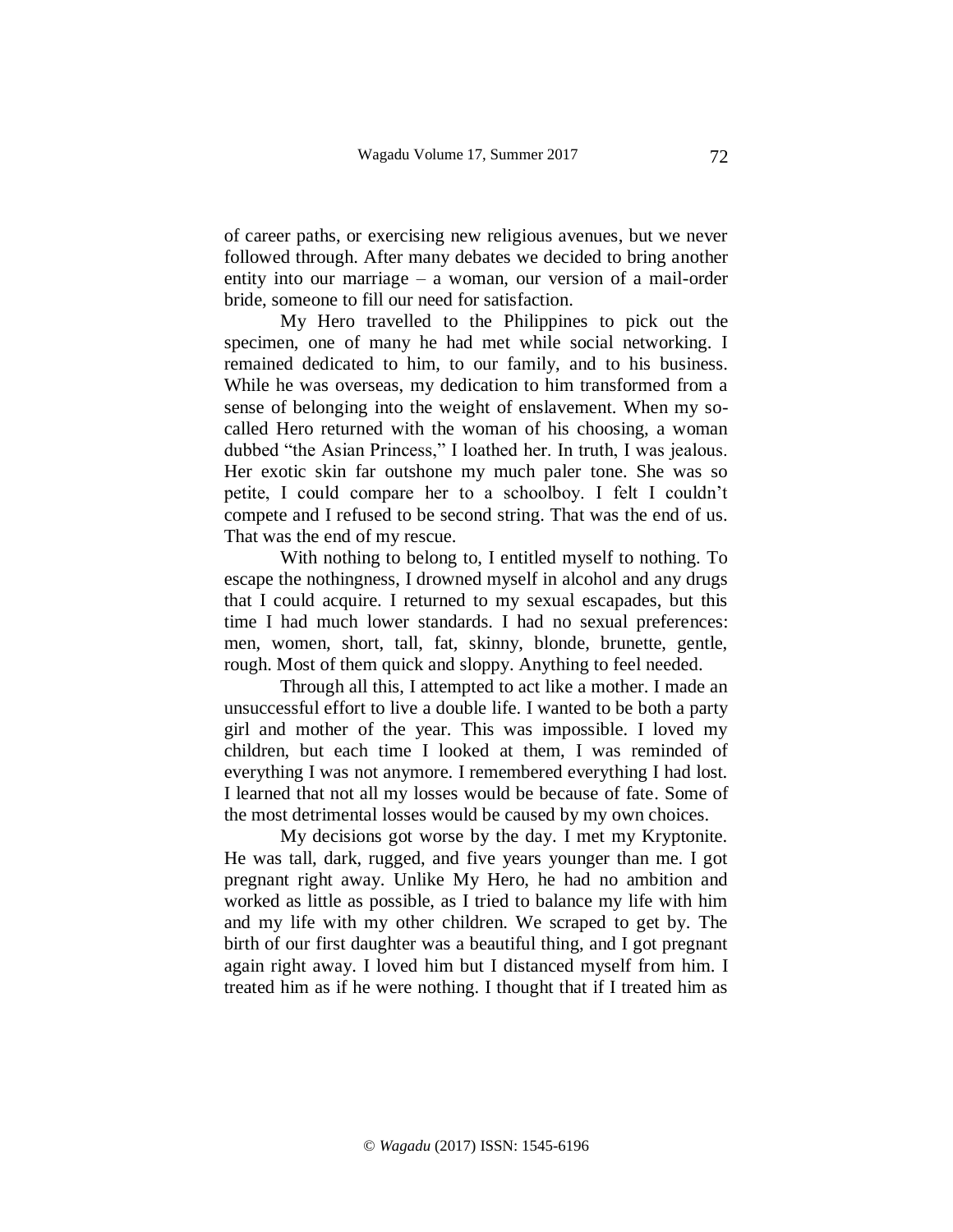inferior I would be superior. Superiority meant that I could control him as if I were a queen. This had consequences, and things took a turn for the worse. He had always been angry. When he was upset he would scream and break things. This was different. He'd had enough. He knocked me off my throne by dominating me with abuse. My most vivid memory of this wrath was of him putting me into a chokehold and ripping the hair out of the top of my head. Everything else faded away. There was only fury and pain. I lost consciousness. Sometimes he would cry when he hit me. I never understood that.

The day my crime took place, my Kryptonite turned his poison on my children. I wish I could say that I stopped him, but I didn't. I pleaded for him to stop. He stopped when he wanted to. I got the children away from him as soon as I could. There were barely any signs of his violence, a few bruises. But I remember. I am sure they remember. I never hit my kids, but I never should have had them around him. So I am just as guilty as he is. I am grateful that my children only had to experience this for one day. I am grateful that they are okay.

For the abuse, we were both arrested. It was the standard jail experience. I was given a mat, a couple recycled fiber blankets, and a toothbrush. I listened to the girls on my block cry about wanting to go home, how they were going to get out of jail, and all the things they needed to do when they got home. I followed suit. I spent a lot of time on the phone trying to get someone to answer my collect calls. No one did. Everyone must have been appalled at what my life had become. After a week I was released on my recognizance. I had nowhere to go. An old buddy of mine let me sleep in the barn she owned. Since I was pregnant, I could not tolerate the cold floors, the insects or the loneliness. I returned to the only person who would understand, my Kryptonite. We were court-ordered to stay apart. When his probation officer caught us together, the county issued warrants. We ran.

We took what little money we had, along with a duffle bag full of clothes, and loaded up the minivan that would become our home for the next few months. When we fled, I learned something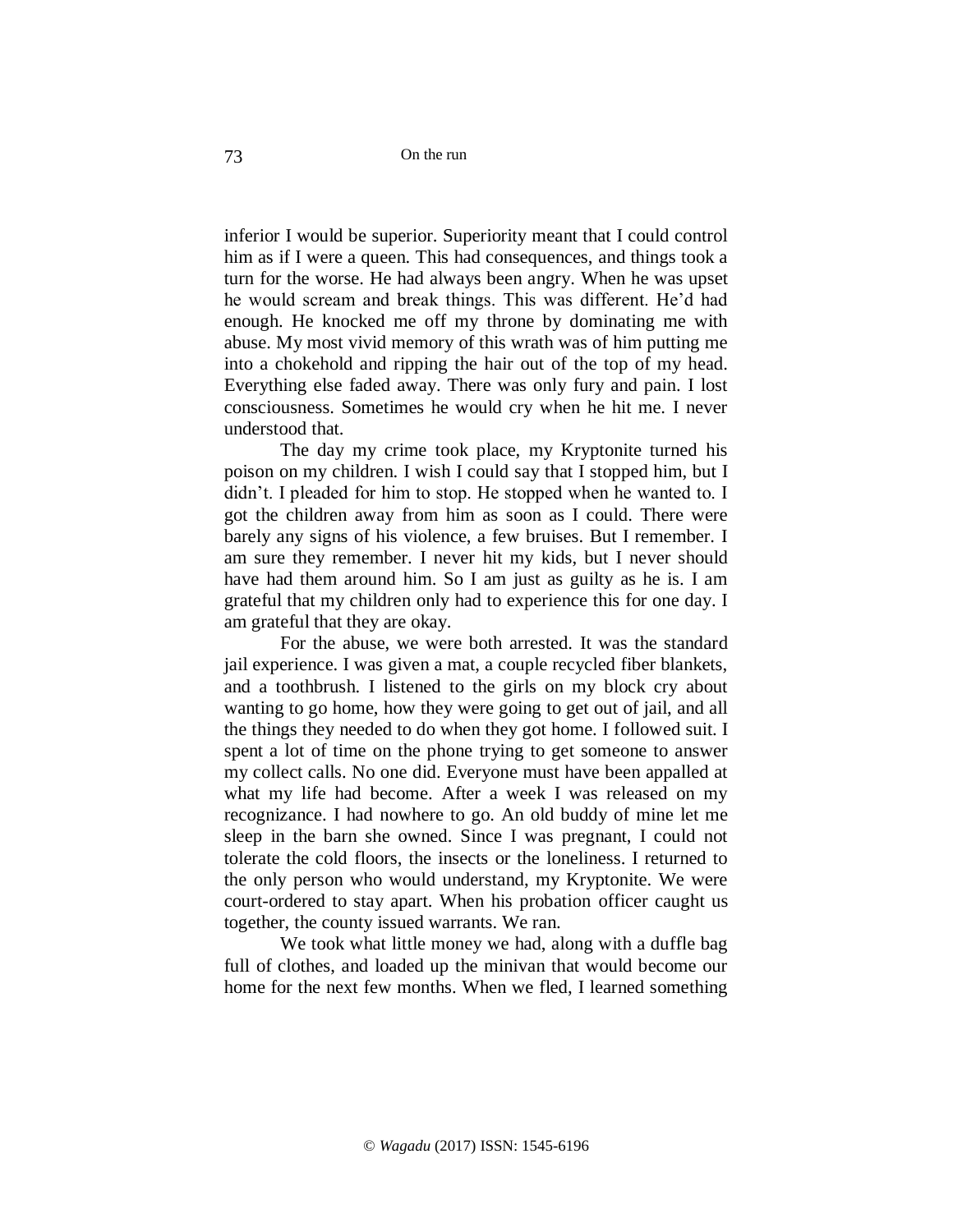about myself: running was something I liked. I liked trying not to exist. We just kept driving. We drove from town to town, truckstop to truck-stop, food bank to food bank, and church to church. We conned and panhandled our way from Wyoming to New Mexico, New Mexico to Utah, and Utah to North Dakota where we finally made our home base at the (ironically named) Love's Travel Stop.

As much as I enjoyed running, I also felt the fear of being caught. I felt sorrow for the children I had left behind and the one growing inside me. I was terrified for my future. Even with all of this, I was still numb. When you fight everything inside of you, and do what you know is wrong, a kind of fog comes over you. Emotion sneaks in here and there, but mostly what you feel is nothing.

Love's was where I learned about transient communities. Most of the residents worked seasonal construction or in the oil field. Some of the workers were actually impoverished. They were homeless. The cost of living was very high. It wasn't profitable for the out-of-state workers to rent homes, since they wouldn't have anything to send home to their families. Each night, we would park in a row like pigeons on a phone line. We would talk from window to window, telling stories about days at work or on the rigs. Who was hiring, who was laying off, stories about prostitutes and drugs, and who had been in jail.

I got a temp job, and so did Kryptonite. I picked up a second job as a hostess in a Mexican restaurant. Eventually, our social security numbers betrayed us (as I knew they would; maybe deep down I was tired of running). The US Marshals came and apprehended us. I hadn't seen my Kryptonite that day. He was extradited back to Wyoming. North Dakota would not hold me because I was seven months pregnant. I got into the minivan and kept driving. Adrenaline took over. My only thought was the terror of being chained. I did not want to be locked away, never to be thought of again.

The only friend I had left on the planet was an old cowgirl who owned a horse ranch in Arizona. She wired me money, and I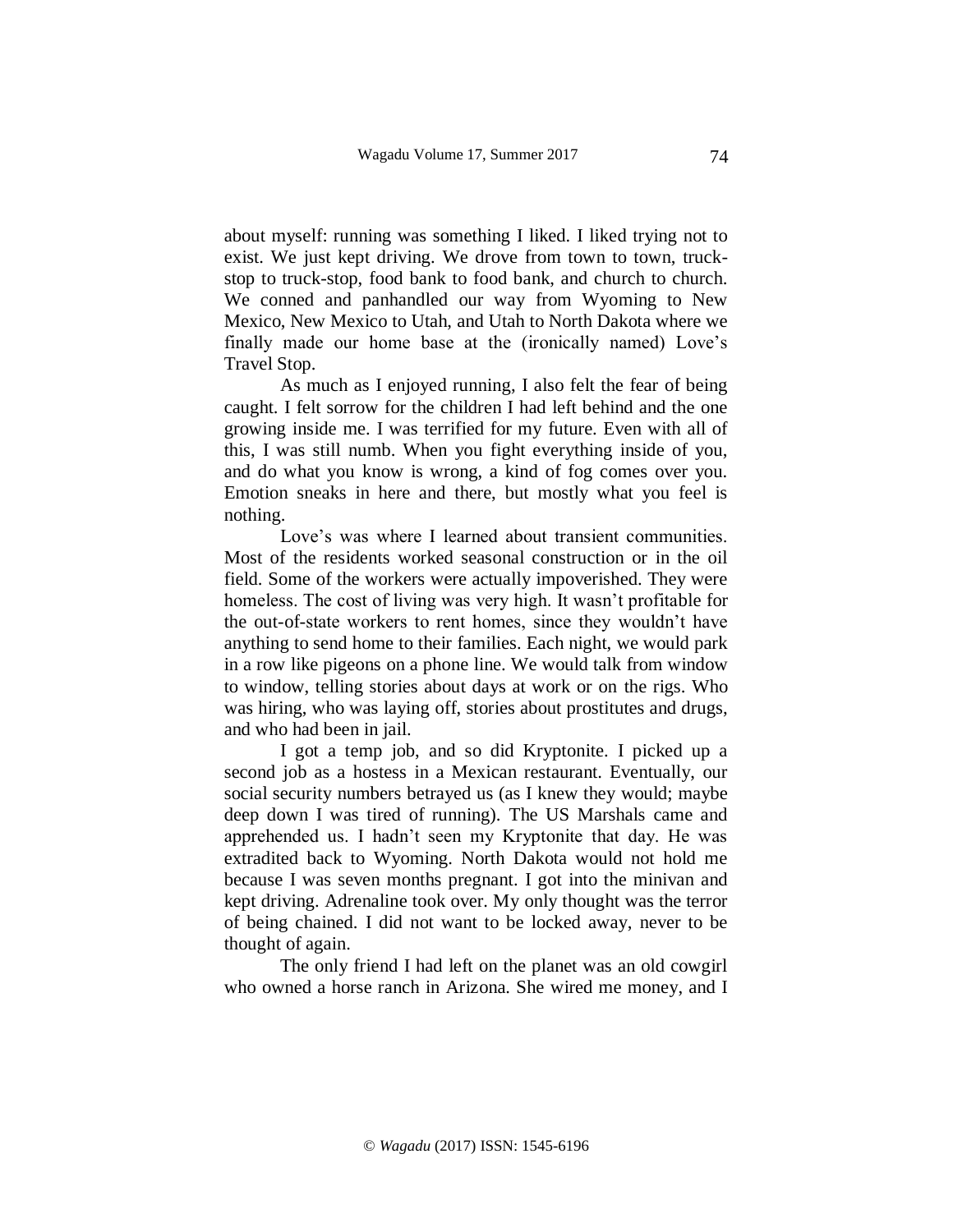drove straight there. I was there a month before I had the baby. She was beautiful. She gave me hope. I fantasized about being able to stay hidden and raise her. I wanted to be the mother to her that I couldn't be to my other children. None of that happened.

Life on the ranch took on a routine. The old cowgirl worked in town as a waitress. I was the maid, cook, and ranch hand. I tended to the horses day and night. Once in a while, a stud would break out of his pen and try to get to the mares. Corralling them was always an adventure. The repetitiveness of life on the ranch, the paranoia of being a fugitive, the isolation from society, and my loneliness eventually took hold. My daughter was my only source of joy and she filled some of my emptiness. Sadly, what she couldn't fill consumed me.

Relief showed up in the form of a male, a man whose name should have been "the Sleaze." We shared a common interest: drugs. We used dope together. I had experimented with meth in the past, but this became a way of life. Meth gave me the boost I needed to keep living and drown everything else out. Everything, that is, but the anger and paranoia. The meth added gasoline to my fire and my suspicions ran rabid. I was so scared that the law was coming to get me that I left my daughter in the care of the old cowgirl. She took me to the Sleaze's house in Las Vegas. I haven't seen my daughter since that day. She is the one child that I may never see again. That's the kind of hurt that's hard to live with. It's completely my fault.

When I saw Las Vegas for the first time, I was mesmerized. Neon lights everywhere. So many businesses it's hard to believe there are any houses. Casinos on every block, slot machines in gas stations, even Burger Kings with Keno machines in them. Everyone from businessmen to people in costumes fill the streets. Sex ads posted everywhere. Business cards, brochures, newspapers, all advertising "Girls! Girls! Girls!"

The Sleaze lived in a wealthy area of Vegas. Big houses with small yards, each manicured perfectly. The Sleaze introduced me to all the finer things Vegas had to offer: trips to the mall, dates, hotel pools, five star restaurants, backstage tickets to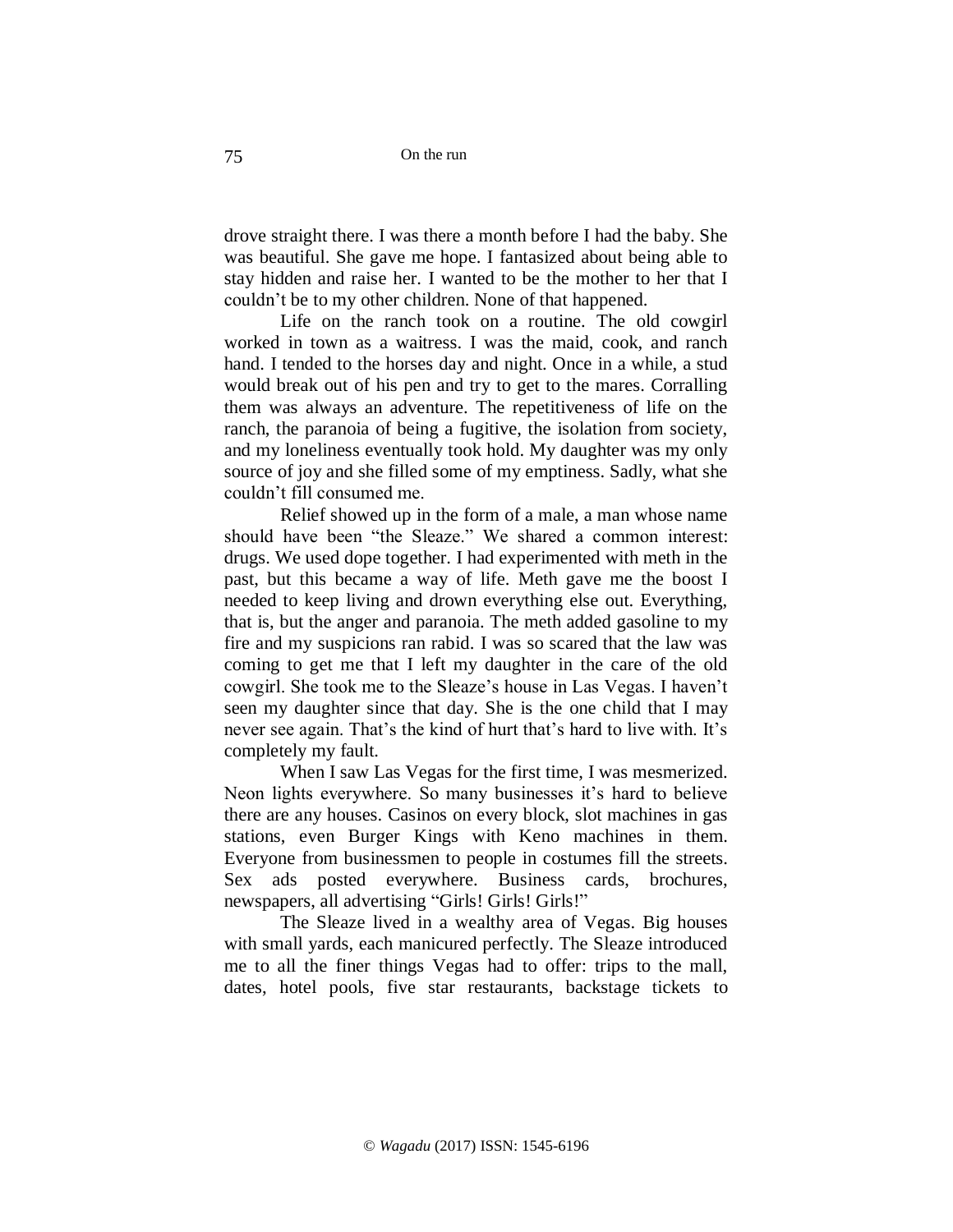concerts, VIP booths at clubs on the strip, tabs at the gaming tables, parties with celebrities, all the best champagne and liquor I could drink, and a constant parade of beautiful girls. Constantly high on meth and ecstasy I definitely wasn't becoming mother of the year, but I was the party girl I had always dreamed of being. I let my old life disappear like it never happened, like my mother had never died, like I had never abandoned my children.

Things started getting weird one day. The Sleaze hit one of the beautiful girls we were with. It was then that I realized the Sleaze was not just a drug dealer, but a pimp. I was completely addicted to drugs by this point and the Sleaze requested that I work for him. Peddling a few drugs and doing a sex scam wasn't enough for him and he asked me to start escorting. I refused. Truthfully, I believed I was too good to sell myself, no matter how bad I wanted to get high. He kicked me out of the house and I ended up on the streets.

The first day on the streets was something else. All I had was a smartphone with no service and the clothes I was wearing: a black tank top, tight jeans, and a pair of heels. For days I had been awake and the high still lingered. I walked anywhere I could pick up Wi-Fi; at a McDonalds or a Starbucks I messaged a couple of people I had met. The only person who answered was a martial arts fighter the Sleaze had introduced me to. He said he didn't know how he could help. I kept walking. Hours later I was almost to the Strip. The Strip was a safe haven; a place where I knew someone would get me high, where someone would rent me a room.

Suddenly, a little Asian guy pulled over in his Mazda and offered me a ride. I got in without thinking. My feet hurt. He didn't take me to the Strip; he took me to his house. His condo was clean, the living room nice. Sitting on a black leather couch, we drank brandy and talked about our lives. As the night progressed, he began talking about having sex with me. I knew from the tone in his voice that he would not be persuaded otherwise. There was no fear or anger in me. All I could think about was how I could get one over on this guy. There had to be a way out of this. While I asked him to pour me another drink, I messaged the fighter and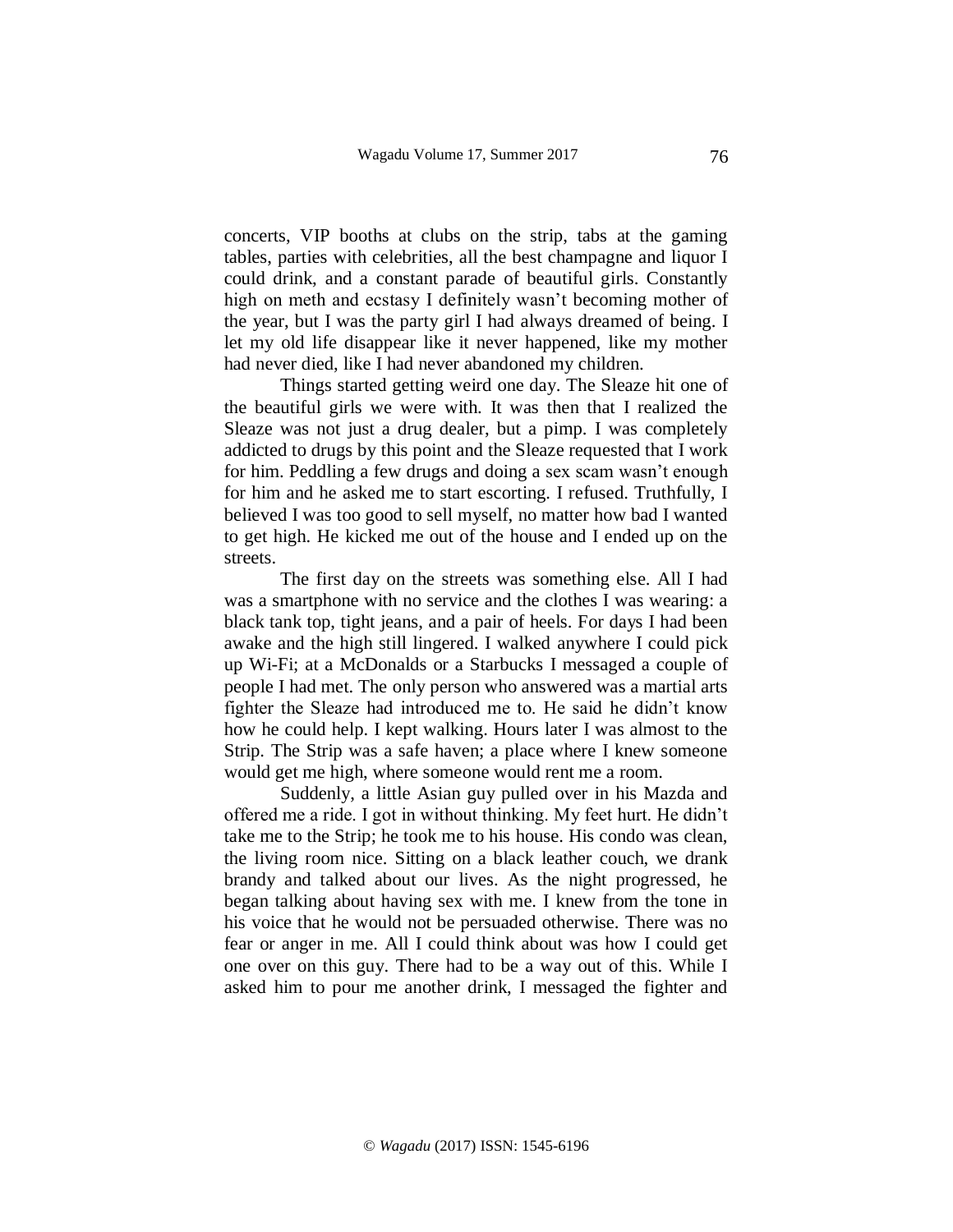asked him if I could come over. When he agreed, I asked the Asian if he wanted to go to a party before we had some fun. When we got to the fighter's house I asked the Asian to wait outside for a minute and said I would be right back. I left him sitting out in front of the house. I never came back. I slept with the fighter that night. It was a loud, rough, pointless kind of sex. In the morning he gave me \$150 and told me I had to leave. It was a little degrading, but I figured if I had to choose between the Fighter and some little pathetic little Asian, I was choosing the Fighter.

The rest of my time in Las Vegas would be just like this: random men, money for sex, and drugs. When I eventually made my way to Boulder Highway in eastside Las Vegas, it was like paradise to me. Low-class citizens, prostitutes, gangbangers, and drug dealers everywhere. I have this joke that meth rained from the sky, but honestly, meth was easier to get than money. I had met a kid, an eighteen-year-old, on a dating website. He was looking to have a hook-up with someone. He lived at Suites, a pay-by-theweek motel. The Suites would become my refuge and a place that I would always return. My first night there, "the Kid" and I smoked a bunch (maybe a couple of grams) of dope. We went down a few doors to this weed dealer's room. He offered me a \$100 for a blowjob. I did it. I began to realize that prostitution did not have to feel degrading. It could help me survive. At this point I wasn't really alive anyways. I was just going through the motions. It could help me get high, which was all I cared about. When you're high it's like you're not even doing anything dirty. It's like you're not even there.

For anyone who is addicted to meth or heroin, Boulder Highway is the place to be. A section of housing projects lies just beyond, and the gangs run every block. The gangs strategically place sweet-talking dealers within reach. For me, the dealers were apothecaries, their product a cure for my sickness. Really, it was a poison eating at my soul until nothing was left of me and all I knew was the streets.

My nights were always the same. I'd get dressed up as best I could and look for clients aka "Johns." I had a few regulars.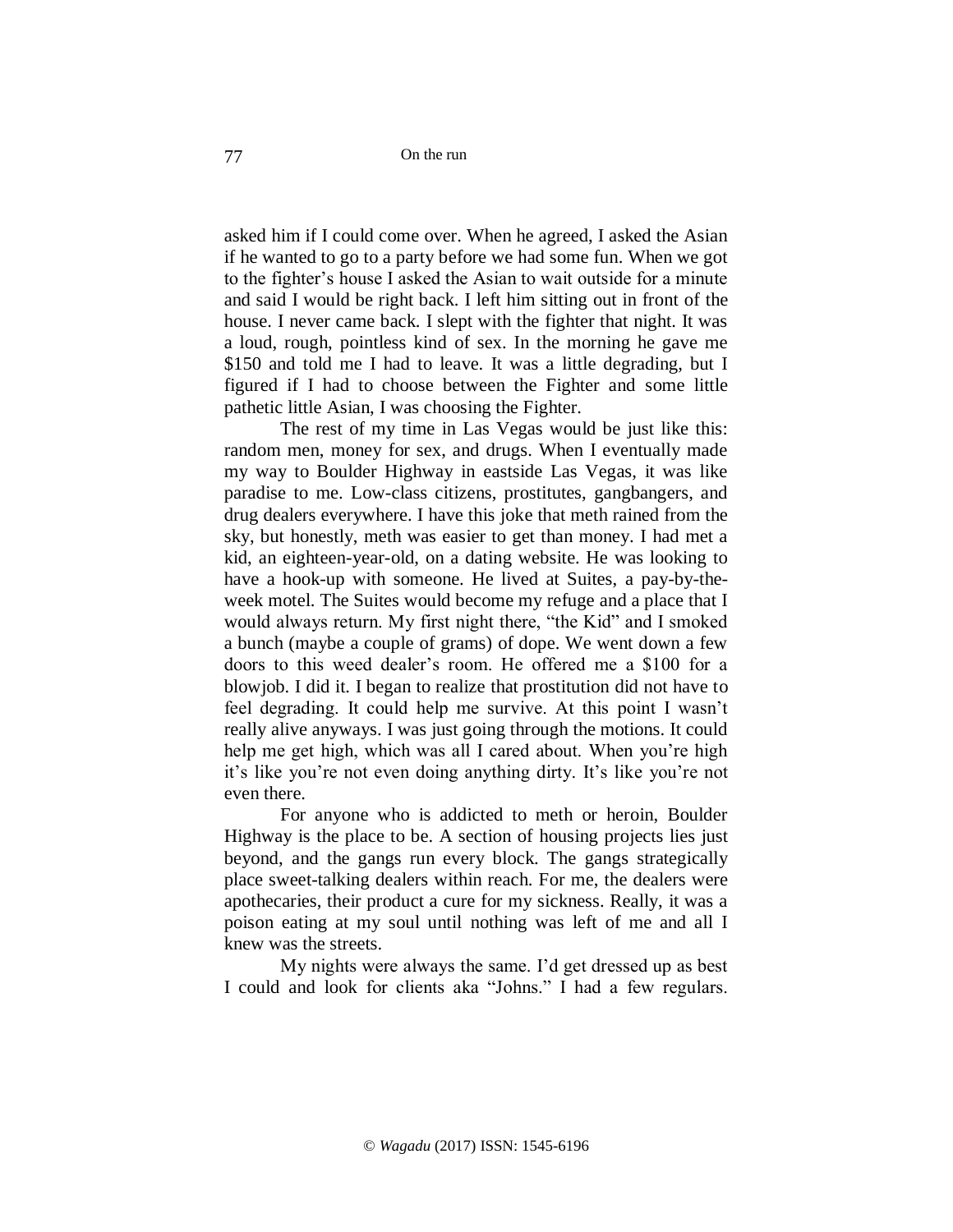Around sunset a couple nights a week, I would meet a middle-aged man at the Starbucks. He'd pick me up in his black town car, and we would find an alley to park in. He would pay me, and we would get down to business. He was a small man, and most the time I barely noticed that he was inside of me. He never made a mess. He always wore a condom. He was quick. It seemed to only take a few minutes, and I would have more than enough money for the next day. Some Johns didn't even want to have sex. All one wanted was for me to wear pigtails and talk to him in a little girl voice while he masturbated. He was a pervert, but who was I to judge? He paid well.

My days were a little different. I wore tennis shoes and carried everything I owned in a backpack. I would walk for hours and my shoes would melt on the scorching concrete. If I needed money, I would panhandle. If not, I would look for new people, meet my new connections. It's all about who you know in Las Vegas, if you're going to survive. Once in awhile, I would walk to Wal-Mart and a place a new pair of walking shoes on my feet, leaving the melted remnants of would-be sneakers in aisles as discarded trash.

I learned the hard way not to give money to other people for drugs. When you're desperate for a fix, you don't think about anything but catching that high. The one time I did, he never came back with my drugs or my money. I knew better. My protection came in the form of a local gangbanger who ran a couple of blocks. He introduced me to all of his affiliates; he got me clothes, gave me drugs, and told me to stay close to his people. I was drawn in right away. He already had a wife, so I was just extra entertainment for him. I still saw to my Johns, but life was a lot quieter, easier, and a lot less walking. Now, I belonged to his people. I loved belonging even if it was as property. I learned quickly that when you sleep with one of the homies, you sleep with all of the homies. Each of them provided different benefits for me: sometimes money, sometimes clothes, and sometimes nice houses to stay in with good food, not that I ate much at this point. Always drugs. Drugs were a constant.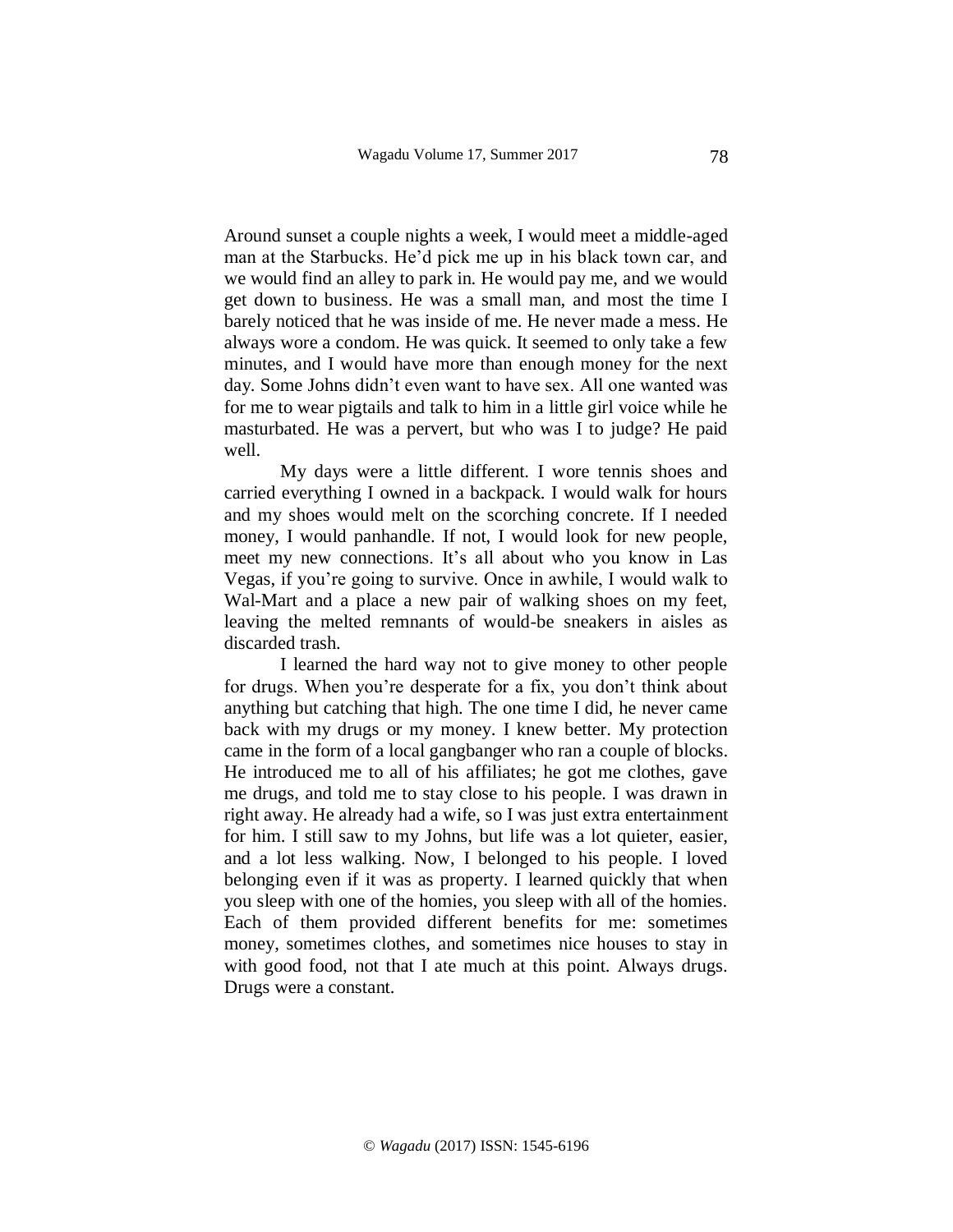On the run

When I fell in love with the Captain, Second-in-Command of one of my "Protections," my Protection gladly gave me away. I quickly became the Captain's wifey. He did have another wife, but he was bored with her and pushed her to the side. The Captain was a con, a thief, and a dealer. He ran some local trap houses and showed me where each of them were, so I would always have a place to get high and a place to sleep. Not that I really needed it; I knew plenty of people and places these days. But things happen in Vegas…

Trap houses were simply houses that the crew had taken over by force. They would party and sell drugs. It gave the dealers' customers a place to use. It gave the working girls a place to shower, sleep, and get ready for the night. The houses were always changing in an effort to avoid being busted. By the time we were done with them, anything of value was gone and graffiti would cover the wall. I returned once to an abandoned house because I needed a quick place to get high. The crackheads had ripped all the copper out of the ceiling, and on the ground there was only trash and blankets. Two junkies sat in the middle of the floor, flicking their blood on the walls every time they tried to find a vein. It was obvious that they had shot up one too many times and been up for one too many days.

Don't get me wrong, I used needles too. My Captain shot up. He taught me about rigs and how to hit a vein. For my own safety, he requested that I only use with him. For the most part, I respected that. The first time I ever shot up with him, we were in the park. He poured water into a bottle cap, mixed up the dope, and got a brand new rig ready. He rubbed my arm to find a vein and stuck the needle into my arm slowly, kissing me as he pushed down on the plunger. The first second was nothing, but then when the rush hit, a heat ran over me mixed with a little bit of nausea. I wasn't sure if I was dying or living. As this rush came over me, I watched as he loaded the same rig. He would never let *me* use a dirty rig, but he would always use mine. I never understood the logic behind that. Either he trusted me or he was trying to set me up, but maybe that was just my paranoia. As his rush hit him, he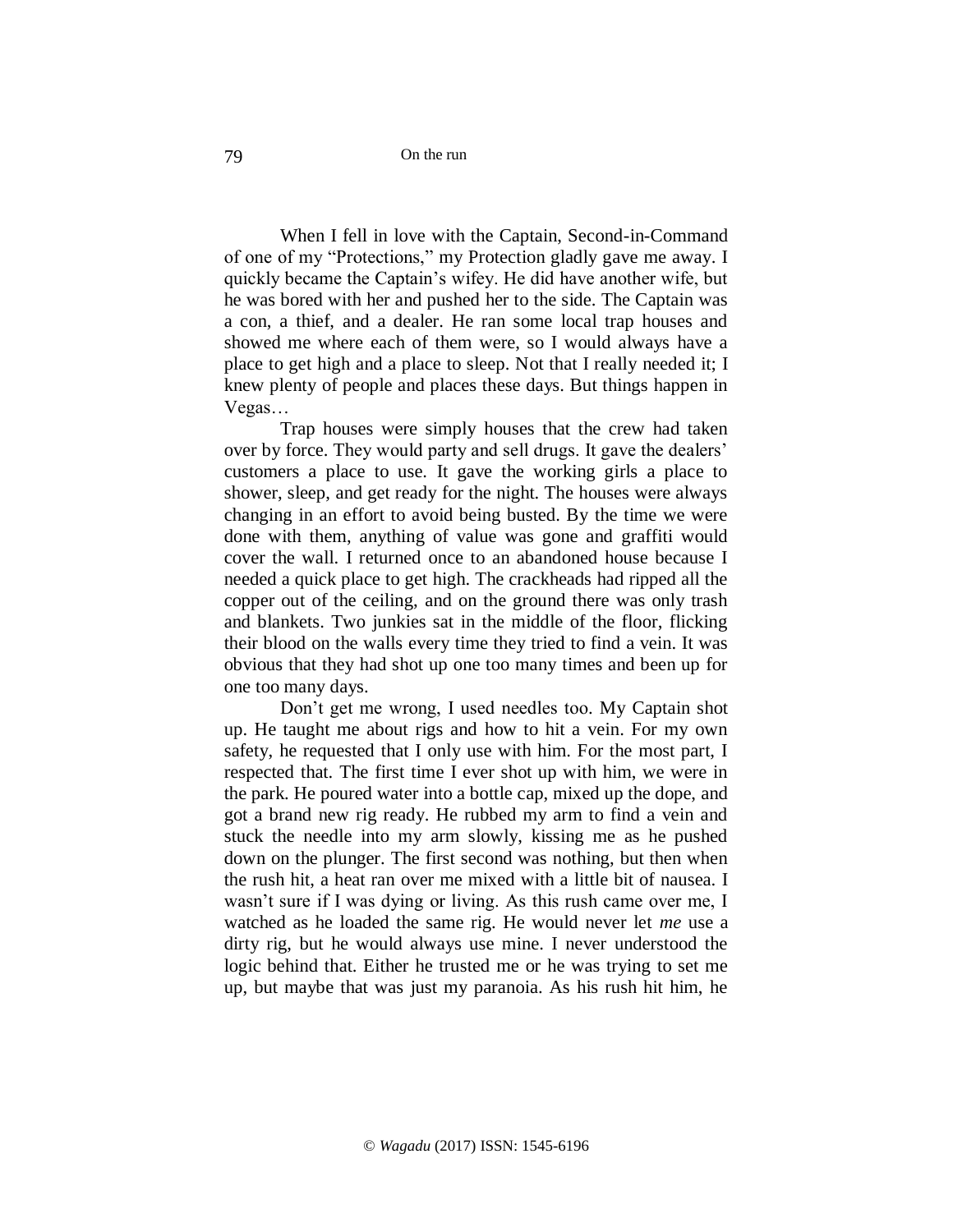held me. The image in my mind is ridiculous – a six foot tall African-American man, covered in tattoos, holding a five foot petite white girl dressed for a night on the town. We both sat holding each other, waiting for the rush to pass. It was a bonding moment. To us, it was making love. When the rush passed, I was good to go. I was sure I could take on the world.

The streets will consume a person. It was like there was never anything else. The only thing that existed was the streets and drugs. I lived a "posher," more protected lifestyle of homelessness, but I was homeless. The irony of living with nothing but a backpack full of possessions is the sudden obsession with money, fame, and riches. My Captain and his people filled me with empty promises of these. They took care of me, and I had what I needed, but I never had those things. The successes were there: I have been in houses with duffle bags full of money, bathtubs full of dope, and sawed off shotguns lining the walls. But *that* success was just beyond my reach. I had to stay in my place. I was there to take orders. I was there to service the Johns and the homies. I was there to find people we could rob. I would always get a cut, but a small one. When I found someone that was worth robbing, I would let them know. While I was riding the John and keeping him distracted, they would be robbing his house, hotel room, or car. The Johns noticed sometimes and I would find myself in bad situations. The crew would always stay nearby, get me out, and make sure I was okay. If the cops would have shown up they would have left me. Eventually that's what they did. I was staking out a job when I got caught trespassing. The cops ran my name and found I had out-of-state felony warrants. I was taken to county jail and put into a maximum-security unit.

County jail in Vegas was a totally different experience for me. I was housed with female murderers and high-profile gang members. We were locked down in one-person cells for most of the time, but they would let us out now and again. I sat in jail for twenty days before they extradited me. It was always exciting when we weren't locked down. I experienced the realness of the place – lots of card games, girls hustling commissary, prescription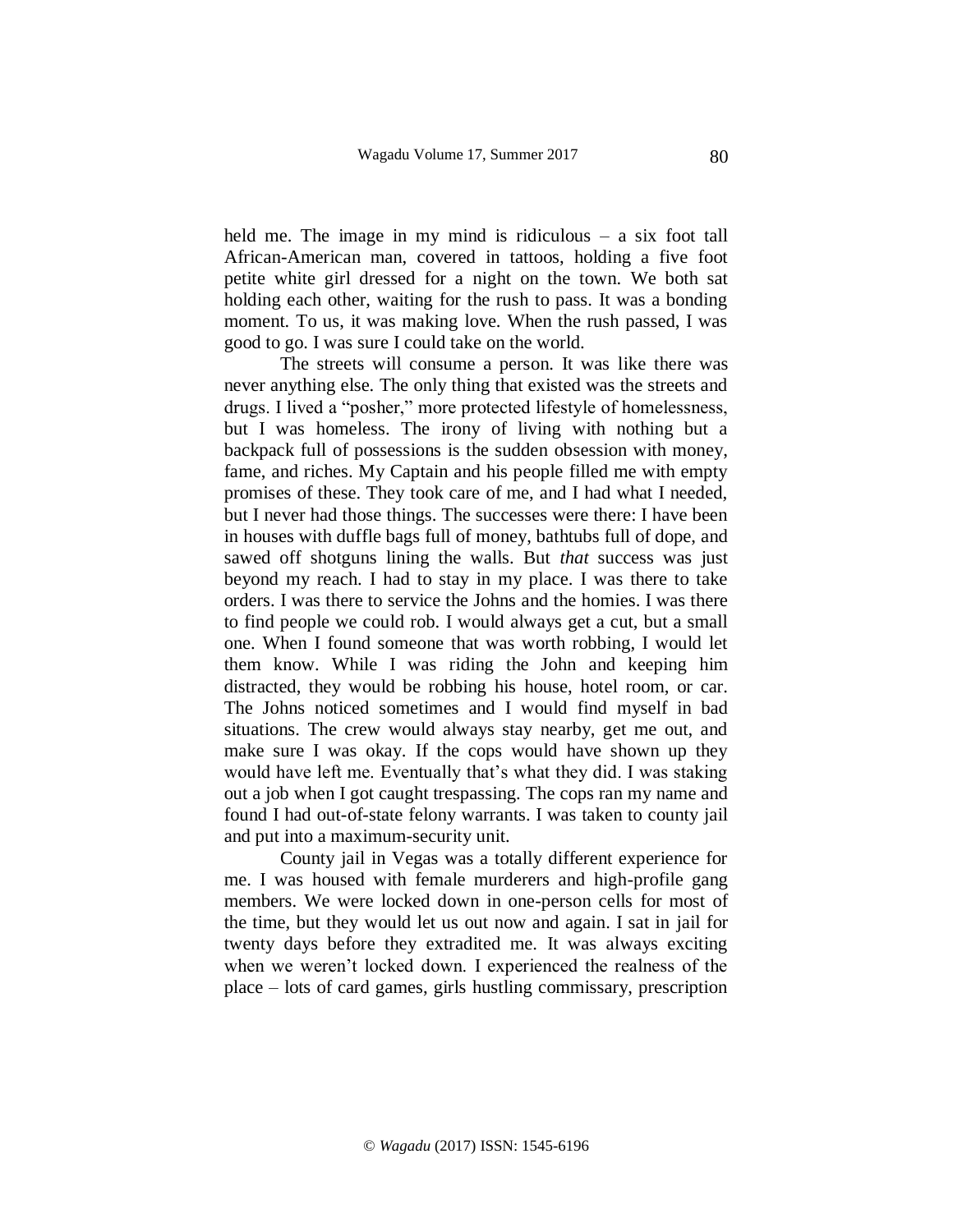On the run

drugs, and a lot of fights. I watched a big Black girl cut up a little Native chick in the shower. Later, we found out it was over a pack of Ramen noodles she owed her.

In the time I spent locked down a heavy burden came over me. My street life was over. I now had to face my demons: my past, my crime, and my family. Street life had been easy. I had no one to disappoint or be disappointed by. Everyone was disposable, including me.

I was extradited back home and sentenced to prison. Like the streets, prison is easy. It's predictable. They give you two rule books. If you don't follow the rules, you get a disciplinary. Too many "disciplinaries" means time in segregation. Real life isn't this black and white. I have learned a lot about myself here and a lot about other people. When you're locked in a building for years at a time with over two hundred women you learn patience. Letting other people be right and learning to walk away from stupidity has saved me from a lot of problems. It's okay to change and it doesn't mean you're weak.

I'm not going to lie, I have a lot of guilt about my past and it eats me alive every day. I long for numbness sometimes. A lot of guilt comes from what I've done to my children. I also feel bad for the way I handled my relationship with My Hero. I've never tried things the right way. I gave up. Why did I give up? I'm a fighter. Maybe I could have saved some heartache. I have humbled myself and I'm fighting again, but this time for the right things. I have made amends to My Hero and oldest three children. I fight every day to make up for the past. My Hero has supported me through my incarceration. He is no longer with the "Asian Princess." I guess she wasn't as royal as she pretended to me. He wants me to be a part of my children's lives. This is my first sign of forgiveness, my first sign that doing the right thing is worth the fight.

Drugs and men do not and will not ever complete me and they do not make me feel whole. I know that now. Being me is good enough, and I really like the "me" I am today even if I am a prisoner. That won't last much longer. Prison is just another bump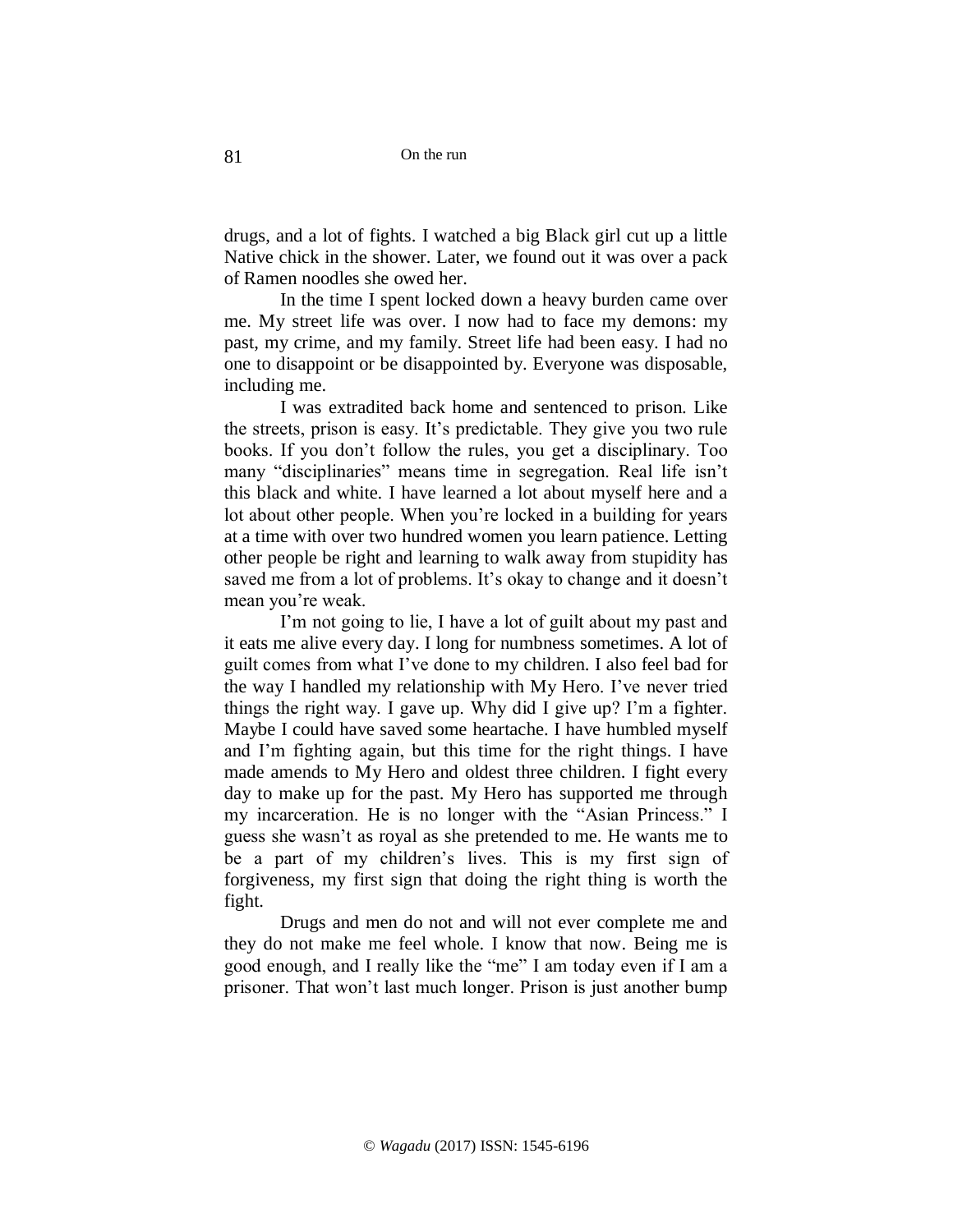in the road for me. The prosecution that I so feared was a godsend for me, and it allowed me to find some peace. For me, prison has not been a place where I went to die, but a place I learned to live. Let's face it, I'm an addict. I might pick up again or get in a bad relationship. It happens. At least I'm not running anymore. As my release date draws near, I have a lot of fears. Can I make it in society? Can I make amends with my family? Can I avoid the streets? Only time will tell. What I do know is, up until now, I've been lucky…

## **A PLEA TO MY HERO**

Inside I am screaming, outwardly silent. All these people don't even know our love torments me. Talking to you Guilt trip, God I want to fight Why don't you hear me? This is my only goal Okay, I'm lying. I want to be right. This term of punishment is almost over, Headed home to you… Why do you have to be so difficult? It's supposed to be smooth sailing from here Bringing in expectations is making this harder Life is easier when you don't care what I do Where am I going with this? Who am I fighting? You are not going to change; I know that Accepting every bit of you is something… Something I better admit to myself I was fake when I said I gave you up I don't give up on you or us. I never will Call it obsession or my life's true purpose